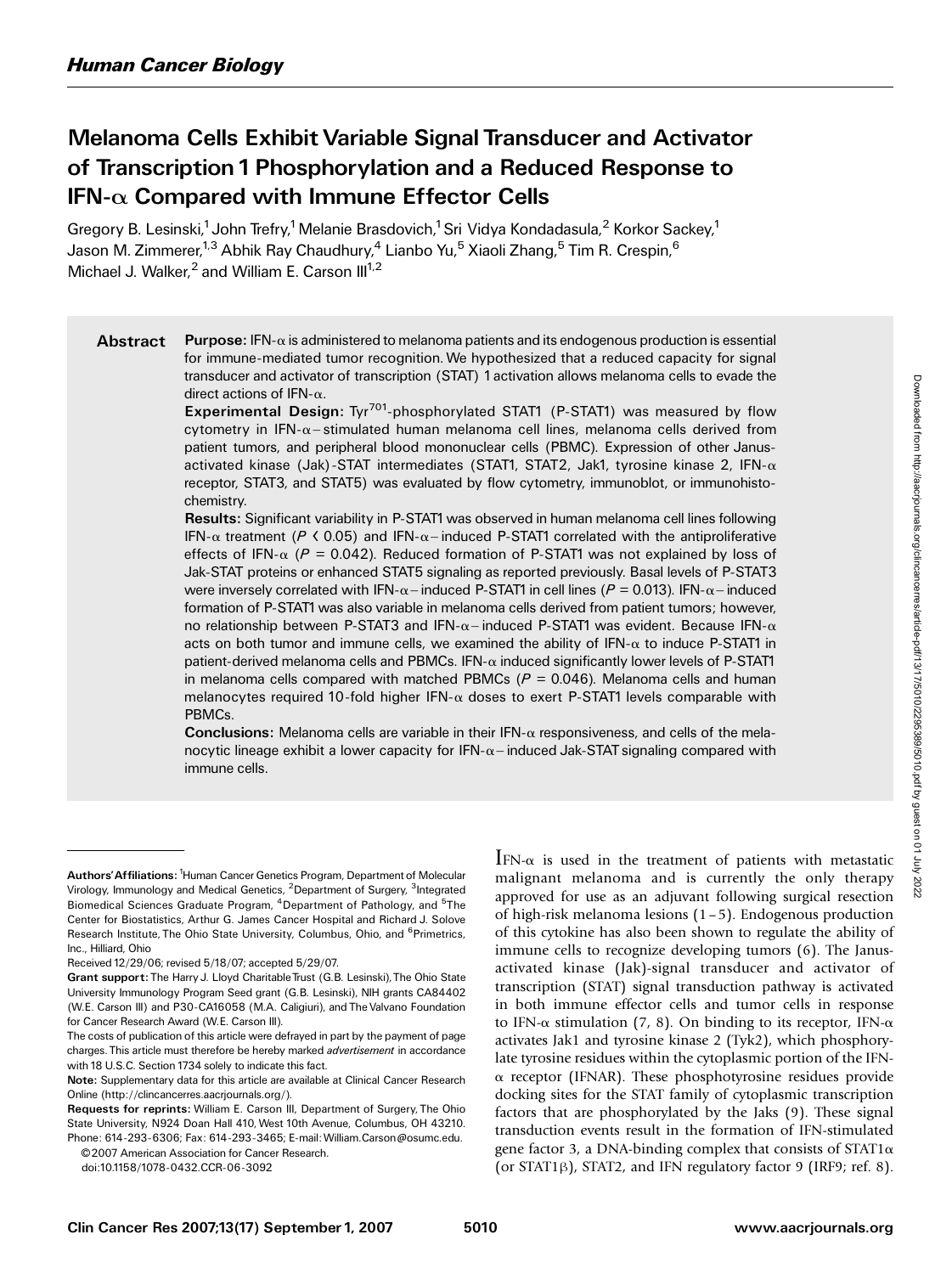IFN-stimulated gene factor 3 translocates to the cell nucleus and binds to IFN-stimulated response elements located in the promoter regions of IFN-stimulated genes (10).

We have shown that STAT1 signal transduction in host immune cells is important for mediating the antitumor effects of exogenous IFN- $\alpha$ ; however, this cytokine can also act directly on tumor cells to exert antiproliferative, proapoptotic, and antiangiogenic effects  $(11-14)$ . Importantly, STAT1 is thought to play a key role in promoting these direct effects of IFN- $\alpha$ on the tumor cell, and defects in Jak-STAT signal transduction intermediates have been associated with an IFN- $\alpha$ – resistant phenotype in melanoma cells (15 – 17). IFN- $\alpha$  action can also be regulated by other transcription factors. For example, constitutive phosphorylation of STAT3 is prevalent in human tumors of multiple origin and may influence the response to chemotherapy-induced apoptosis (18) and STAT1-dependent inflammatory gene activation (19). In addition, overexpression of STAT5 may contribute to IFN resistance of melanoma cells (20).Thus, activation of signal transduction in melanoma cells by IFN- $\alpha$  is complex and regulated by multiple factors. We hypothesized that a reduced capacity for STAT1 activation allows melanoma cells to evade the antiproliferative properties of endogenously produced or exogenously administered IFN-a.

We examined STAT1 phosphorylation (Tyr<sup>701</sup>) as a direct marker of IFN- $\alpha$  action in melanoma cells. IFN- $\alpha$ –induced phosphorylated STAT (P-STAT) 1 levels were highly variable in melanoma cells following IFN- $\alpha$  stimulation and correlated with the antiproliferative properties of this cytokine. Interestingly, the variable induction of P-STAT1 by IFN- $\alpha$  was not explained by loss of Jak-STAT signaling protein expression or enhanced STAT5 signaling as reported in previous studies of IFN- $\alpha$ – resistant melanoma cell lines. Basal STAT3 phosphorylation was inversely correlated with IFN- $\alpha$ –induced P-STAT1 in a panel of melanoma cell lines but not in melanoma cells derived from patient tumors. Because IFN- $\alpha$  acts on both the tumor and immune cell compartments, the induction of P-STAT1 by IFN- $\alpha$  was examined in patient-derived melanoma cells and peripheral blood mononuclear cells (PBMC) from the same patients. These studies revealed that IFN- $\alpha$  induced significantly lower levels of P-STAT1 in melanoma cells compared with matched PBMCs.Together, these data highlight the heterogeneous response of melanoma cells to the direct actions of IFN- $\alpha$  and show that cells of the melanocytic lineage require higher doses of IFN- $\alpha$  to achieve a level of signal transduction comparable with IFN- $\alpha$  – stimulated immune cells.

#### Materials and Methods

Cell lines and reagents. The HT144, A375, SK-MEL-2, SK-MEL-5, Hs294T (human), and B16F1 (murine) cell lines were obtained from the American Type Culture Collection. The SK-MEL-33, 1259 MEL, 18105 MEL, 1106 MEL, MEL 39, 1174 MEL, and FO1 and human melanoma cell lines were a gift from Dr. Soldano Ferrone (Roswell Park Cancer Institute, Buffalo, NY). Primary human melanocytes from two individual donors were a kind gift from Dr. Z. Abdel-Malek (University of Cincinnati, Cincinnati, OH) and were maintained as described previously (21). Recombinant human IFN- $\alpha$ 2b was purchased from Schering-Plough, Inc. Universal IFN- $\alpha$  (IFN-A/D) was purchased from R&D Systems, Inc.The 3-(4,5-dimethylthiazol-2-yl)-2,5-diphenyltetrazolium bromide assay was used to evaluate cell proliferation (American Type Culture Collection).

Patient samples and normal donors. All studies were approved by The Ohio State University Institutional Review Board (OSU99H0348). Tumor specimens were obtained from six consecutive patients with malignant melanoma that had undergone wide local resection of a recurrent, subcutaneous melanoma tumor. Peripheral blood was obtained from these same melanoma patients at the time of surgery. PBMCs from healthy donors were isolated directly from fresh peripheral blood Leukopacks (American Red Cross). All PBMCs were isolated via density gradient centrifugation with Ficoll-Paque Plus (Amersham Pharmacia Biotech).

Intracellular flow cytometry. Total levels of intracellular STAT1, STAT2, and  $Ty<sup>701</sup>$  P-STAT1 were measured by flow cytometry as described previously (22). Data were expressed as specific fluorescence (Fsp = Ft - Fb), where Ft represents the median value of total staining and Fb represents the median value of background staining with an isotype control antibody (22).

Patient-derived melanoma cell cultures. Patient tumor specimens were processed immediately following surgical excision for cell culture or immunohistochemical analyses.Fresh tumor tissue was minced in RPMI 1640 and 10% human AB serum (Pel Freez Clinical Systems) and processed to obtain a single-cell suspension.Tumor cells were cultured in complete RPMI 1640 to select for actively growing cells and eliminate contaminating stromal tissue that may have been present in the preparations before conducting flow cytometric or immunoblot analysis.

Immunohistochemical analysis. Freshly isolated patient tumor tissue was fixed in 10% formalin, paraffin-embedded and sectioned into 5 micron slices.A melanotic phenotype was confirmed by staining with S-100 and Melan-A antibodies (DAKO). Tumor sections were stained with antibodies against Jak1 (Cell Signaling Technology), STAT1 (BD Biosciences), STAT2 (Biosource International), or isotype control antibodies as described (23).

Immunoblot analysis. Lysates were prepared from normal PBMCs, melanoma cell lines, or melanoma cells derived from patients and assayed for the expression of Jak-STAT proteins by immunoblot as described previously (22, 24) with antibodies to STAT1, Jak1, IRF9, Tyk2, STAT5 (BD Biosciences), STAT2 (Biosource International), IFNAR (R&D Systems), STAT3, P-STAT3 (Cell Signaling Technology), or β-actin (Sigma).

Statistical analysis. Results were considered significant if improbable  $(P < 0.05)$  under the null hypothesis. The Kruskal-Wallis nonparametric procedure tested for significant variability between cell lines.The Levene test then compared variances within different cell lines. Hochberg's GT2 post-hoc comparison tested differences in means between cell lines or IFN- $\alpha$  dose levels while constraining the familywise error rate ( $P < 0.05$ ). Pearson correlations examined associations between STAT1, STAT2, and P-STAT1 levels and between P-STAT1 levels in IFN- $\alpha$  – stimulated PBMCs and tumor cells. Nonparametric Spearman's  $\rho$  correlated IFN- $\alpha$ –induced P-STAT1 with the antiproliferative effects of IFN- $\alpha$ . For comparison of IFN- $\alpha$ –induced P-STAT1 levels in cell lines with or without basal P-STAT3, log transformation was used to remove the skewness of the data and stabilize the variance across the cell lines. Linear effect models were used to determine whether there was a significant difference in the level of P-STAT1 in cell lines with or without basal P-STAT3. Paired sample  $t$  tests or nonparametric Wilcoxon tests as appropriate compared IFN-a sensitivity of PBMCs versus patient melanoma cells.

## **Results**

Variable IFN- $\alpha$ -induced STAT1 phosphorylation in human melanoma cell lines. Phosphorylation of the Tyr $^{701}$  residue on STAT1 is a critical event for its dimerization with other STAT proteins and its subsequent downstream effects (8, 10).To characterize the activation of Jak-STAT signal transduction in response to IFN- $\alpha$ , a panel of human melanoma cell lines was stimulated in vitro with IFN- $\alpha$ 2b for 15 min and analyzed for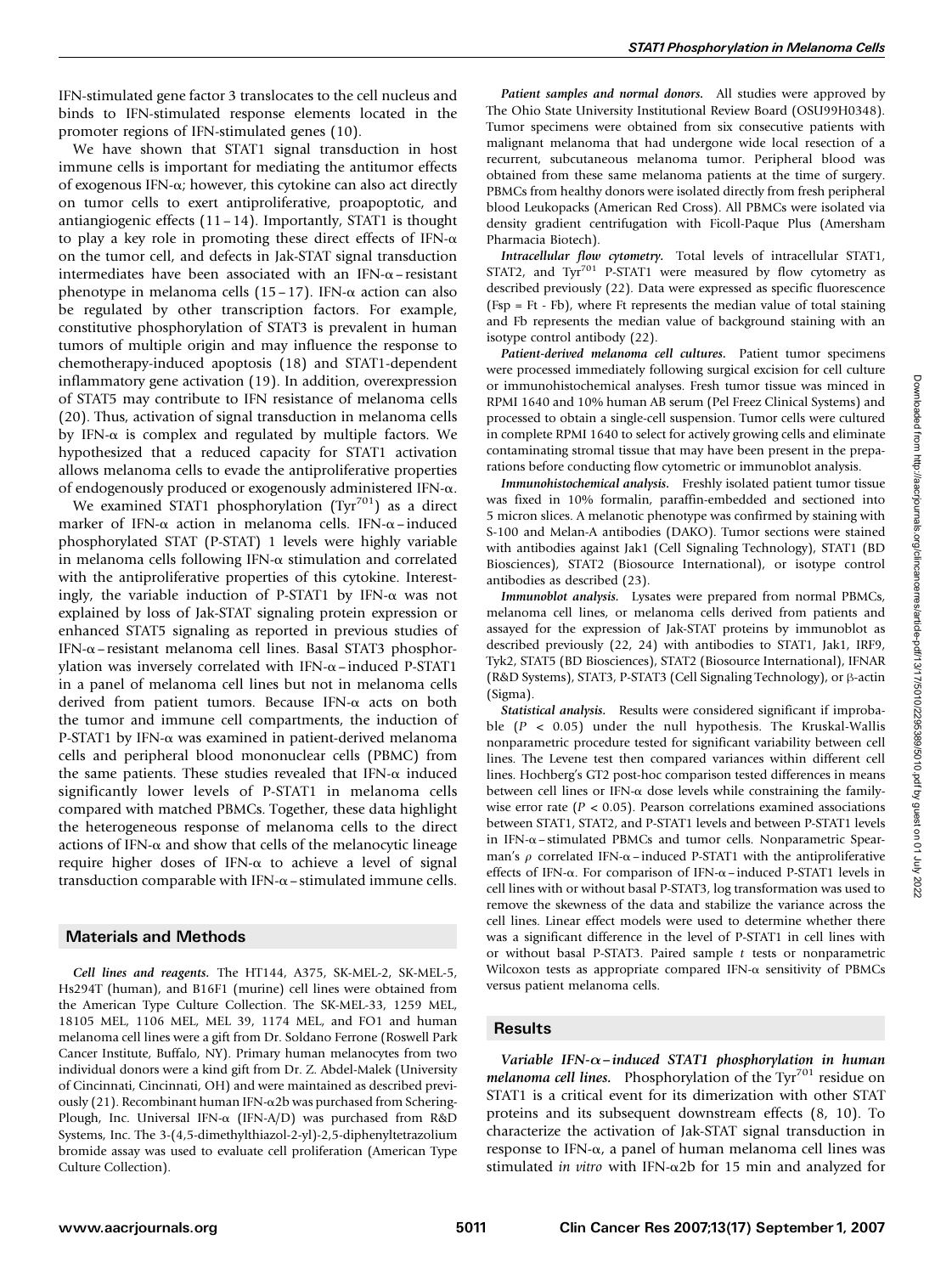the formation of  $Tyr^{701}$  P-STAT1 by flow cytometry (See Supplementary Table S1 for further information on these cell lines). IFN- $\alpha$  stimulated the phosphorylation of STAT1 in each of the 12 cell lines that were tested (Fig.1A and B). Maximal activation of STAT1 was observed following a 15-min stimulation with  $10^4$  to  $10^5$  units/mL IFN- $\alpha$  (Fig. 1A; data not shown). Multiple comparisons indicated that there was no significant difference between the two highest doses of IFN- $\alpha$  $(10<sup>4</sup>$  and  $10<sup>5</sup>$  units/mL) with respect to their ability to induce the phosphorylation of STAT1 ( $P = 0.565$ ). However, both of these doses generated significantly greater levels of P-STAT1 than did IFN- $\alpha$  at 10<sup>1</sup> to 10<sup>3</sup> units/mL (Ps < 0.001). There was significant variance ( $\chi^2$ s  $\geq$  22.90; df = 11; Ps  $\leq$  0.018) between cell lines with respect to the ability of IFN- $\alpha$  to induce the formation of P-STAT1 at each dose tested. The variable induction of P-STAT1 in response to IFN- $\alpha$  was validated in representative melanoma cell lines (SK-MEL-5, 1106 MEL, and 1259 MEL) by immunoblot analysis (Fig. 1C). Time course analysis indicated that activation of STAT1 occurred within minutes of exposure to IFN- $\alpha$  in both highly responsive and poorly responsive melanoma cell lines, began to decline at 60 min, and returned to near basal levels by 4 h (Fig.1D; data not shown).The validity of P-STAT1 as an upstream marker of IFN- $\alpha$  action on melanoma cells was evaluated via an analysis of cell proliferation (Fig. 1E). A consistent pattern was observed in which cell lines displaying low IFN- $\alpha$ –induced STAT1 phosphorylation were least sensitive to the antiproliferative effects of IFN- $\alpha$  (i.e., SK-MEL-5 and 1174 MEL). Conversely, the cell lines with high levels of P-STAT1 following IFN- $\alpha$  treatment (i.e., SK-MEL-2 and Hs294T) were most sensitive to the antiproliferative effects of IFN- $\alpha$  (for 10<sup>3</sup> units/mL, P = 0.042; for 10<sup>4</sup> units/mL,  $P < 0.001$ ). An evaluation of the ability of IFN- $\alpha$  to inhibit cell proliferation at the  $10^2$  units/mL dose level showed that only the Hs294T human melanoma cell line showed a marked inhibition of cell proliferation at the 48-h time point (42% growth inhibition versus PBS-treated cells).All other cell lines showed <20% inhibition of cell growth versus PBS-treated cells at this time point and dosage of IFN- $\alpha$  (data not shown).

Baseline levels of intracellular STAT1 and STAT2. We next investigated whether the variable IFN- $\alpha$  responsiveness of melanoma cell lines was due to reduced expression of STAT1 or STAT2.Total intracellular levels of STAT1 and STAT2 protein were measured in the 12 human melanoma cell lines via flow cytometry (Fig. 2). Comparison of STAT1 levels showed that there was statistically significant variance between individual cell lines ( $\chi^2$  = 31.75; *df* = 11; *P* < 0.001). The variance in STAT2 levels was also statistically significant ( $\chi^2$  = 24.23;  $df = 11$ ;  $P = 0.012$ ) but less than that of STAT1 [Levene test; W  $(1, 68) = 11.63; P = 0.001$ ]. Of note, total baseline intracellular levels of STAT1 correlated with P-STAT1 levels only following stimulation of cell lines with high doses of IFN- $\alpha$  $(10^5 \text{ units/mL}; r = 0.54; P = 0.035)$ , whereas at moderate doses  $(10^3 \text{-} 10^4 \text{ units/mL})$ , total intracellular levels of STAT2 were correlated with P-STAT1 levels (for  $10^3$  units/mL,  $r = 0.62$ ,  $P = 0.016$ ; for  $10^4$  units/mL,  $r = 0.51$ ,  $P = 0.046$ ). These data indicate that baseline STAT protein levels in melanoma cells influence the degree to which P-STAT1 is induced following treatment with high doses of IFN- $\alpha$ .

Immunoblot analysis of Jak-STAT intermediates. To determine if the expression of other Jak-STAT intermediates could also contribute to the variability in IFN- $\alpha$ –induced P-STAT1, immunoblot analysis of IFNAR, Jak1, Tyk2, and IRF9 was conducted.Overall, no cell line tested lacked the expression of any target protein, and the expression of both the IFNAR and Jak1 proteins were relatively equal across the cell lines. In contrast, there was variable expression of Tyk2 and IRF9 in these cell lines (Fig.3).The 1259 MEL, A375, and SK-MEL-33 cell lines had elevated levels of the Tyk2 protein, whereas levels of the IRF9 protein were lower in the FO1, SK-MEL-33, and Hs294T cell lines. However, across all cell lines, the expression of Tyk2 and IRF9 as measured by quantitative densitometry did not correlate with the ability of IFN- $\alpha$  to stimulate the phosphorylation of STAT1 ( $P = 0.444$ ; data not shown). These data indicate that the variable response to IFN- $\alpha$  in this panel of melanoma cell lines was not a result of defective Jak-STAT protein expression.

Phosphorylation of STAT5 in melanoma cell lines. Overexexpression of STAT5 has been shown to contribute to the IFN resistance of melanoma cells via the induction of negative regulatory proteins, such as cytokine-inducible SH2-containing protein (20). An examination of total STAT5 protein and IFN- $\alpha$  – induced STAT5 phosphorylation (at the Tyr $694$  residue) in the panel of melanoma cell lines revealed no relationship between the phosphorylation of STAT1 by IFN- $\alpha$  and STAT5 expression level, basal STAT5 phosphorylation, or IFN-a–induced P-STAT5 (Fig.4A).These data do not exclude a role for STAT5 in regulating the actions of IFN- $\alpha$  on melanoma cells but they do suggest that additional factors are likely involved in regulating the level of STAT1 activation following exposure to IFN- $\alpha$ .

Phosphorylation of STAT3 in melanoma cell lines. Recent studies have identified a role for STAT3 in limiting the downstream effects of IFN- $\alpha$ –induced gene activation. Studies by Ho and Ivashkiv (19) in the THP-1 monocytic cell line showed that STAT3 sequestered STAT1 and suppressed the formation of DNA-binding STAT1 homodimers on IFN- $\alpha$ stimulation. Furthermore, STAT3 has been reported to be constitutively active in several cancers, including melanoma  $(25-27)$ . We hypothesized that an altered phosphorylation profile of STAT3 in these melanoma cell lines may contribute to the variable level of IFN- $\alpha$ –induced P-STAT1. Basal P-STAT3 was observed in 8 of 12 melanoma cell lines (Fig. 4B). Six cell lines in this panel were derived from metastatic melanoma lesions (Supplementary Table S1) and all six displayed basal phosphorylation of STAT3 (Fig.4B, arrows).This finding is in accordance with other studies implicating a role for STAT3 in regulating metastasis (25, 28– 30).We next tested whether cell lines with basal phosphorylation of STAT3 exhibited differences in the level of IFN- $\alpha$ –induced P-STAT1 (as measured by flow cytometry). Using linear mixed effect models, we showed that P-STAT1 levels were significantly lower among cell lines with basal P-STAT3 compared with cell lines without basal P-STAT3 following high doses of IFN- $\alpha$  (P = 0.0135 at 10<sup>4</sup> units/mL;  $P = 0.005$  at 10<sup>5</sup> units/mL). These data should be interpreted with caution as the MEL 39 cell line (derived from a metastatic lesion) was highly responsive to IFN- $\alpha$  despite exhibiting basal phosphorylation of STAT3. Of note, rapid phosphorylation of STAT3 was observed in 10 of 12 melanoma cell lines following IFN- $\alpha$  stimulation (10<sup>4</sup> units/mL, 15 min; Fig. 4B), but activation of this transcription factor also did not correlate with the level of IFN- $\alpha$ –induced P-STAT1.

IFN- $\alpha$ –induced STAT1 phosphorylation in melanoma cells derived from patient tumors. It was postulated that the inherent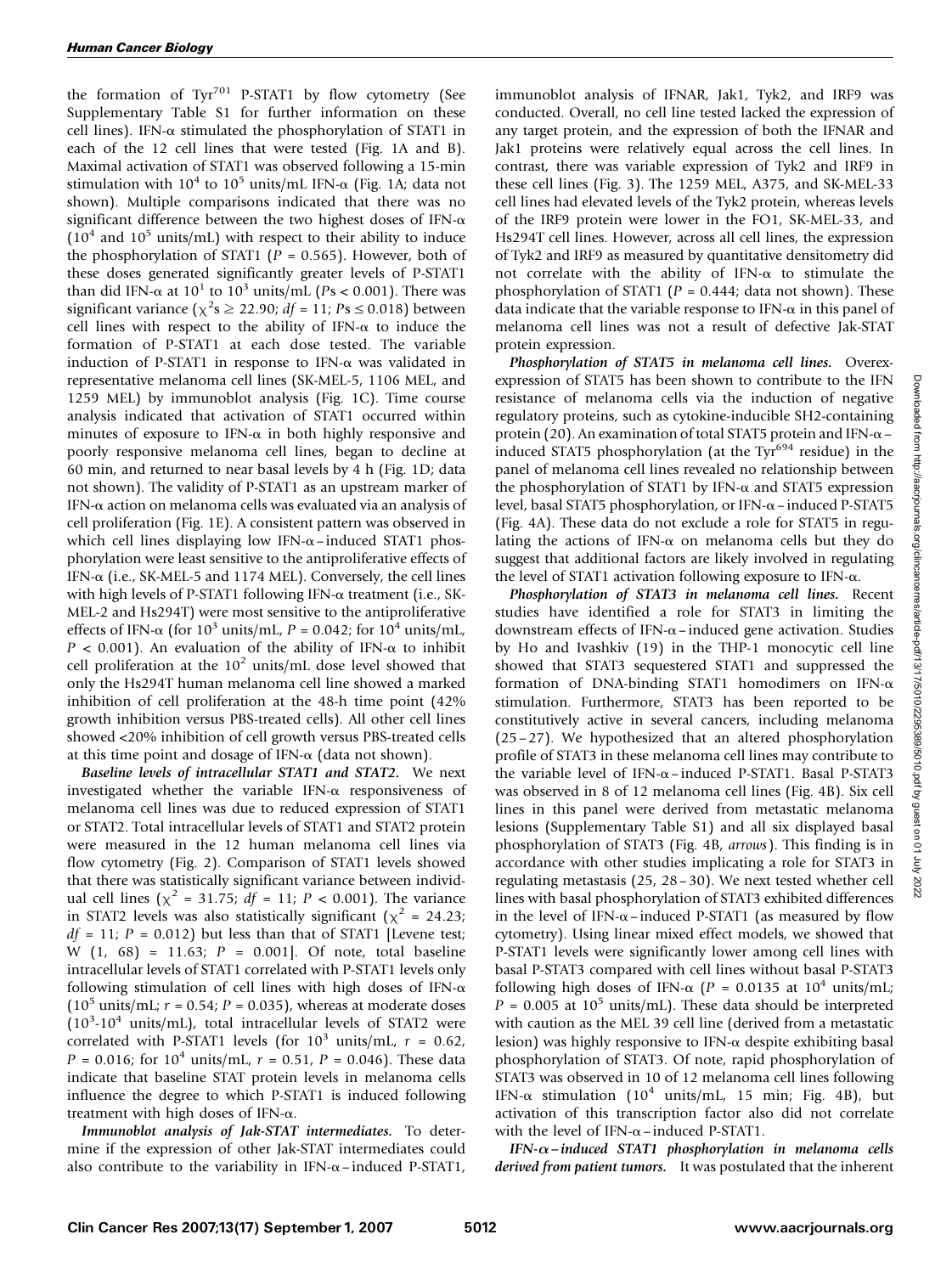Fig. 1. STAT1 phosphorylation and the antiproliferative properties of IFN- $\alpha$  in melanoma cell lines. A, human melanoma cell lines ( $n = 12$ ) were stimulated with IFN- $\alpha$  or PBS (15 min); P-STAT1 levels were measured by flow cytometry. Data are presented as specific fluorescence intensity of P-STAT1 staining (Fsp). Individual curves were derived fromthe mean of three replicates per cell line. Horizontal bars, mean Fsp of P-STAT1at each dose level across all cell lines measured. B, representative histograms from 1106 MEL melanoma cells following a 15-min stimulation<br>with IFN-α. X-axis, fluorescence of P-STAT1. Shaded with IFN-a. X-axis, fluorescence of P-STAT1. Shaded histogram, PBS-stimulated cells (negative control). Voltage was set using an isotype control antibody (M1). C, lysates were prepared from representative IFN- $\alpha$  – insensitive (SK-MEL-5) or IFN- $\alpha$  – sensitive (1259 MEL and 1106 MEL) melanoma cell lines following a 15-min stimulation with PBS (-) or IFN- $\alpha$  $(+; 10<sup>3</sup>$  units/mL) and subjected to immunoblot analysis with an antibody directed against P-STAT1. Nitrocellulose membranes were stripped and reprobed with total STAT1antibody to control for equal loading. D, representative time course of STAT1 phosphorylation following IFN- $\alpha$  stimulation. Human 1106 MEL cells were analyzed for P-STAT1 levels at several time points following stimulation with PBS or IFN- $\alpha$ . E, human melanoma cell lines were cultured with IFN- $\alpha$  (10<sup>3</sup>-10<sup>4</sup> units/mL)<br>for 48 b. Cell proliferation was measured usin for 48 h. Cell proliferation was measured using a 3-(4,5-dimethylthiazol-2-yl)-2,5-diphenyltetrazolium bromide proliferation assay. Data are the percentage of growth inhibition compared with PBS-treated cells (set at 100%).

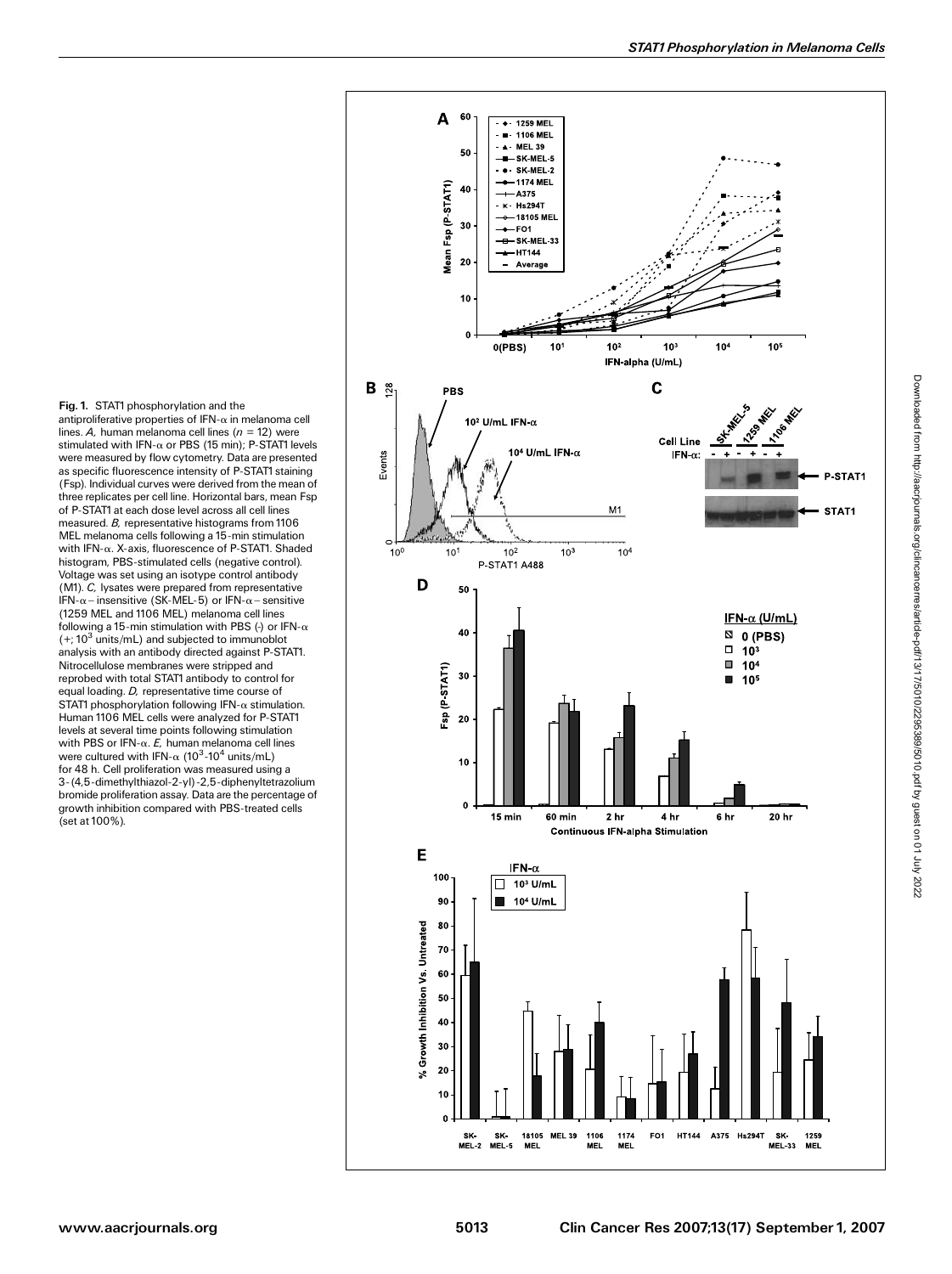

Fig. 2. STAT1 and STAT2 protein levels in human melanoma cell lines. Human melanoma cell lines were stained for intracellular STAT1 or STAT2 protein and analyzed by flow cytometry. Columns, mean STAT1and STAT2 levels (Fsp) from triplicate experiments; bars, SD.

differences in IFN- $\alpha$ –induced P-STAT1 would also be evident in melanoma cells derived from patient tumors.To this purpose, cells derived from recurrent, cutaneous melanoma tumors were evaluated for levels of P-STAT1 following a 20-min ex vivo stimulation with IFN- $\alpha$ . A summary of tumor characteristics and the prior treatment history of each patient  $(n = 6)$  is presented in Table 1.Four of the six patients had received prior therapy with IFN- $\alpha$ . The diagnosis of malignant melanoma was confirmed by histologic analysis of paraffin-embedded tumor sections (HMB-45<sup>+</sup>, S100<sup>+</sup>, and Melan-A<sup>+</sup>; data not shown) and nested PCR analysis of tyrosinase expression in cell lines derived from these tumors (Supplementary Fig. S1). Immediately following surgical excision, tumors from each patient were processed into single-cell suspensions and established in culture. Within 1 week of establishing these initial cultures, flow cytometry was done on the resulting cell suspensions to examine IFN- $\alpha$ –induced STAT1 phosphorylation (Fig. 5A). Of note, IFN- $\alpha$  induced very low levels of P-STAT1 in five of the six patient tumor cell lines.

Analysis of Jak-STAT intermediates in melanoma cells derived from patient tumors. To determine whether low levels of IFN- $\alpha$ –induced P-STAT1 observed in patient tumor preparations were the result of defective expression of Jak-STAT proteins, we examined the tumoral expression of STAT1, STAT2, IFNAR, Jak1, Tyk2, and IRF9 (Fig. 5B and C). Due to limited sample material, analyses of tumor cells from patients 1 and 2 were restricted to initial flow cytometric and immunohistochemical analysis of tumor tissue for STAT1, STAT2, and Jak1 (Fig.5A and B). These tumor cell preparations displayed a strong cytoplasmic expression of STAT1, strong nuclear and cytoplasmic expression of STAT2, and positive staining for Jak1 (Fig.5B). Consistent with data in melanoma cell lines (please see Figs.2 and 3), no gross defects in the expression of Jak-STAT signal transduction intermediates were observed in any of the remaining tumors.The levels of IFNAR, STAT2, Tyk2, and IRF9 were consistent across all tumors, whereas the expression of Jak1 and STAT1 were slightly higher in the tumors from patients who exhibited greater levels of activated STAT1

(patients 3, 4, and 6; Fig. 5C). These data suggest that defective expression of Jak-STAT signaling proteins was not the reason for reduced sensitivity of patient tumor cells to IFN- $\alpha$ .

Basal phosphorylation of STAT3 in melanoma cells derived from patient tumors. The levels of basal and IFN- $\alpha$ –induced P-STAT3 were next examined in the 2- to 3-week expanded cultures of melanoma cells derived from patient tumors. Basal levels of P-STAT3 were detected only in cultures derived from patients 4 and 6, whereas cells from all four patients displayed further increases in P-STAT3 following stimulation with IFN- $\alpha$  $(10<sup>4</sup> units/mL; Fig. 5D)$ . In contrast to the data obtained in the 12 established melanoma cell lines, no direct relationship between basal levels of P-STAT3 and IFN- $\alpha$ –induced P-STAT1 was observed in patient cell lines (Fig. 5D). Moreover, no consistent relationship between levels of IFN- $\alpha$ –induced P-STAT3 and P-STAT1 was evident in patient tumor cells under study. Interestingly, on the 2- to 3-week expansion in culture, one patient melanoma cell line (derived from patient 6) regained sensitivity to lower doses of IFN- $\alpha$  (10<sup>2</sup> units/mL) as determined by immunoblot analysis (Fig. 5D). These results underscore the limitations associated with data obtained from cell lines and the need for studies on freshly isolated clinical samples. Based on these additional data, the role of STAT3 in regulating the level of IFN- $\alpha$ –induced signal transduction in melanoma cells remains unresolved.

Comparison of IFN- $\alpha$ –induced P-STAT1 between melanoma cells and immune effector cells. To date, a direct comparison of IFN- $\alpha$ –induced STAT1 activation between the melanoma cell and immune effector cell populations has not been reported previously.This is an important comparison given the ability of IFN- $\alpha$  to exert both potent antiproliferative effects on melanoma cells, the stimulatory properties of IFN- $\alpha$  on immune effector cells, and the apparent need for high doses of IFN- $\alpha$ in effective antitumor regimens (31). To this purpose, we conducted a matched comparison of tumor cells and PBMC derived from each of the six melanoma patients in this study



Fig. 3. Expression of Jak-STAT signal transduction intermediates in melanoma cell lines. Lysates were prepared from human melanoma cell lines and subjected to immunoblot analysis with antibodies directed against Jak1,Tyk2, IRF9, IFNAR. Nitrocellulose membranes were stripped and reprobed with a  $\beta$ -actin antibody to control for equal loading.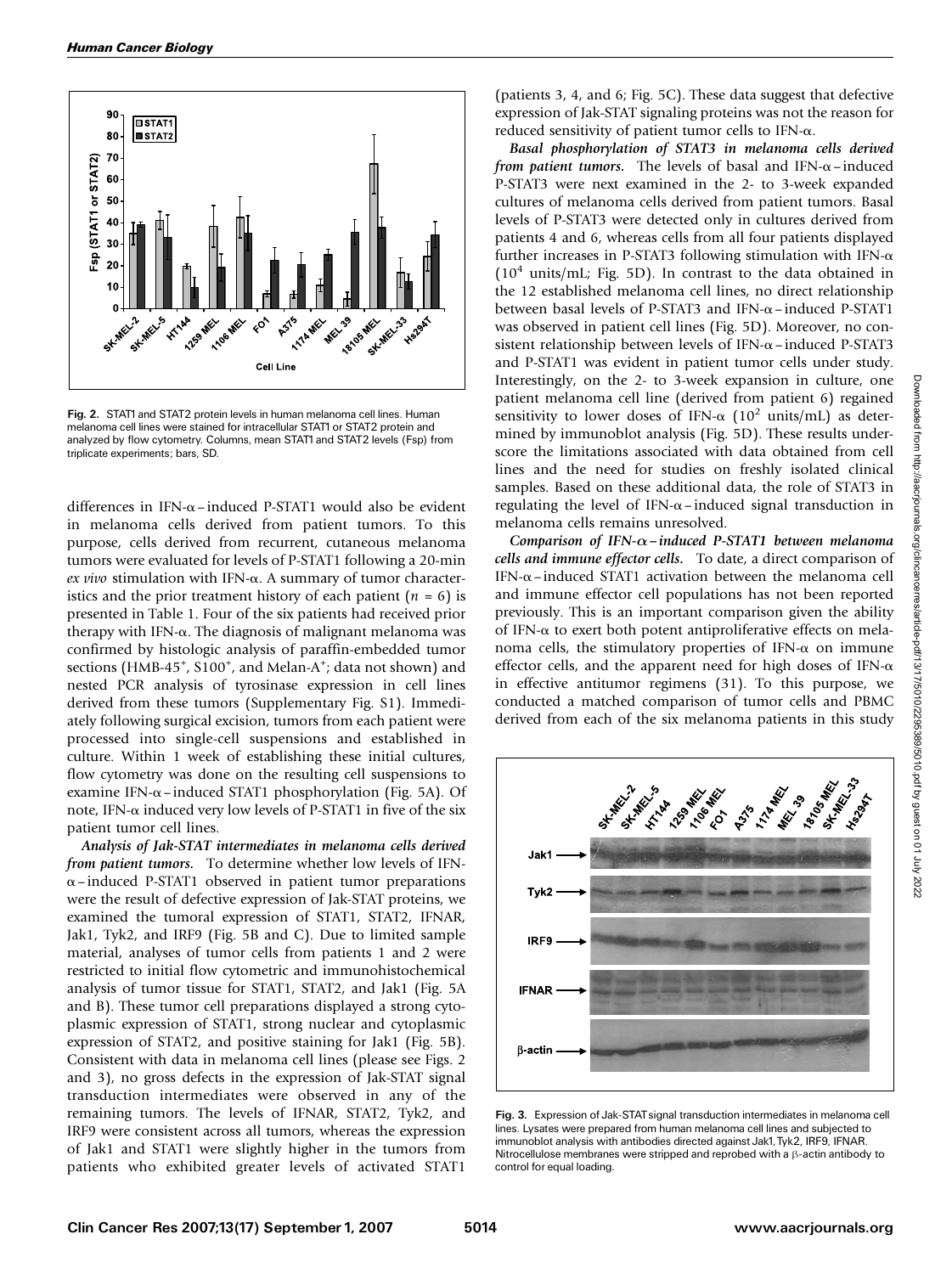

Fig. 4. P-STAT5 and P-STAT3 in melanoma cell lines.Top, P-STAT5 (A) or P-STAT3  $(B)$  levels were evaluated in lysates from melanoma cell lines following a 15-min PBS (-) or IFN- $\alpha$  (+; 10<sup>4</sup> units/mL) stimulation. Membranes were stripped and reprobed with STAT5, STAT3, or  $\beta$ -actin antibodies to control for equal loading. Bottom, mean specific fluorescence (Fsp) values of P-STAT1 following a 15-min IFN- $\alpha$  stimulation (10<sup>4</sup> units/mL) as measured by flow cytometry are listed for comparison.

(Table 1). PBMCs were isolated from each patient immediately before surgical excision of their melanoma lesions, and the level of P-STAT1 in the PBMCs was measured by flow cytometry following  $ex$  vivo stimulation with IFN- $\alpha$ . Patient PBMCs routinely displayed high levels of P-STAT1 in response to IFN- $\alpha$  at 10<sup>2</sup> units/mL (Fig. 5E). As had been noted in previous studies, each patient exhibited a unique dose-response curve for IFN- $\alpha$ –induced P-STAT1 in PBMCs (22). A paired sample t test revealed that mean levels of P-STAT1 were significantly higher in patient PBMCs following stimulation with  $10<sup>3</sup>$  and  $10^4$  units/mL IFN- $\alpha$  (P = 0.046 and 0.038, respectively; n = 6) than in the corresponding tumor cells. In fact, little activation of STAT1 was observed at any dose of IFN- $\alpha$  in tumor cells from patients 1, 2, and 5, whereas levels of P-STAT1 comparable with those seen in matched PBMCs were not achieved in tumor cells from patients 4 and 6 unless very high doses of IFN- $\alpha$ (e.g.,  $10^5$  units/mL) were used (Fig. 5A and E). Only tumor cells from patient 3 displayed levels of P-STAT1 in response to intermediate doses of IFN- $\alpha$  (10<sup>2</sup>-10<sup>4</sup> units/mL) that were compa-<br>rable with those in PBMCs. A combination of highly responsive rable with those in PBMCs. A combination of highly responsive tumor cells and relatively unresponsive PBMCs in patient 3 resulted in a unique profile where IFN- $\alpha$  signal transduction

exceeded that of immune effector cells.These data suggest that immune cells are inherently more sensitive to the direct effects of exogenously administered or endogenously produced IFN- $\alpha$ than melanoma cells.

Differential IFN- $\alpha$  responsiveness of immune and melanocytic cells. To evaluate whether established melanoma cell lines also displayed a reduced level of IFN- $\alpha$  – induced P-STAT1 relative to immune effector cells, the levels of IFN- $\alpha$ –induced P-STAT1 in melanoma cells ( $n = 12$  cell lines) and PBMCs isolated from healthy donors  $(n = 9)$  were compared by flow cytometry. Melanoma cell lines exhibited significantly lower levels of P-STAT1 following IFN- $\alpha$  stimulation compared with normal human PBMCs ( $\alpha = 0.05$ ;  $P < 0.001$ , Student's t test; Fig. 5F). In fact, melanoma cells typically required 10-fold higher doses of IFN- $\alpha$  than PBMCs  $(10^3 \text{-} 10^4 \text{ units/mL})$  to achieve maximal<br>phosphorylation of STAT1 (data not shown). The reduced phosphorylation of STAT1 (data not shown). The reduced responsiveness of human melanoma cell lines compared with PBMCs was confirmed via immunoblot analysis comparing P-STAT1 induction in PBMCs from healthy donors with representative melanoma cell lines (Fig. 5G). In a similar manner, melanoma cells displayed a reduced induction of the IFN- $\alpha$  – responsive gene, IFN-stimulated gene-15, compared with PBMCs from healthy donors (Supplementary Fig. S2). These data confirm that differences in STAT1 activation also lead to functional consequences downstream of STAT1. Two separate cultures of primary human melanocytes were also evaluated by flow cytometry as a control. These data showed that melanocytes displayed a lower phosphorylation of STAT1 compared with immune effector cells (PBMCs) and suggest that cells of the melanocytic lineage are less responsive to IFN- $\alpha$  than are immune cells.

# **Discussion**

We have shown that IFN- $\alpha$ –induced STAT1 phosphorylation was highly variable in melanoma cells and that it correlated with the antiproliferative properties of this cytokine. Surprisingly, this variability was not explained by defective expression of Jak-STAT signaling proteins as has been reported in previous studies of IFN- $\alpha$ -resistant melanoma cells (15-17). The variable level of IFN- $\alpha$ –induced P-STAT1 was not associated with altered phosphorylation or overexpression of STAT5, suggesting that additional factors regulate the direct response of melanoma cells to IFN-a.Analysis of STAT3 phosphorylation in melanoma cell lines suggested an inverse relationship between basal P-STAT3 and IFN- $\alpha$  – induced P-STAT1; however, this inverse relationship was not evident in melanoma cells derived from patient tumors. Finally, we show that IFN- $\alpha$ induces a more robust activation of STAT1 within immune cells compared with melanoma cells or primary human melanocytes.

Previous reports have shown that Jak1, STAT1, or IRF9 deficiency could confer an IFN- $\alpha$ – resistant phenotype to human melanoma cell lines and/or patient tumors (16, 32, 33). In patient-derived melanoma cells, the levels of STAT1 and Jak1 were elevated in cells that showed the highest degree of IFN- $\alpha$ –induced P-STAT1. Surprisingly though, immunoblot and histologic analysis revealed no gross defects in the expression of Jak-STAT signal transduction intermediates or the IFNAR in cell lines or patient tumor cells that exhibited very low activation of STAT1 in response to IFN- $\alpha$ . These results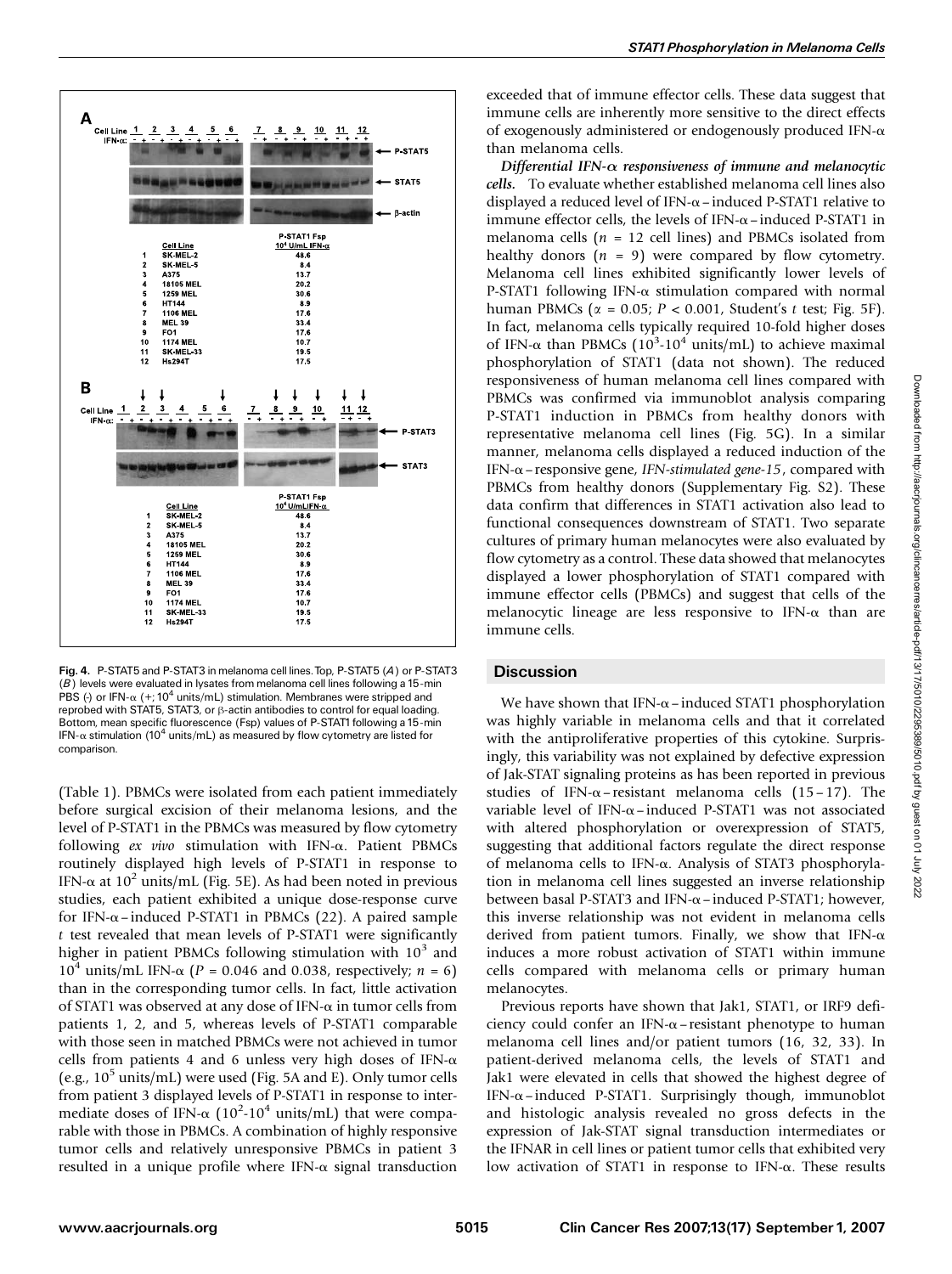agree with other reports which suggest that IFN resistance in melanoma cells can occur in cells with intact expression of Jak-STAT intermediates (34).

Melanoma cells with activated STAT3 may have increased metastatic potential.We observed that all six cell lines derived from metastatic melanoma lesions displayed basal P-STAT3, a finding that is consistent with the proposed role of STAT3 in promoting a metastatic phenotype in tumor cells (25, 28– 30). Recent studies have also shown that STAT1 and STAT3 can play opposing roles in regulating the cellular response to IFN- $\alpha$ . In fact, STAT3 has been shown to sequester STAT1 and suppress the formation of STAT1 homodimers and downstream gene regulation in the THP-1 monocytic cell line (19). In melanoma cells, STAT3 may also influence the proliferative response to IFN- $\alpha$  or drive the expression of other proteins (e.g., SOCS3) that mediate IFN- $\alpha$ –induced signal transduction (35, 36). Based on this data, we postulated that the phosphorylation state of STAT3 may influence the response of melanoma cells to IFN- $\alpha$ . The majority of melanoma cell lines and 50% of patientderived tumor cells exhibited basal P-STAT3 and robust STAT3 phosphorylation in response to IFN- $\alpha$ . A pooled analysis of all 12 established melanoma cell lines indicated that the direct actions of IFN- $\alpha$  were greatest in cell lines without basal P-STAT3. However, this inverse relationship was not evident in patient tumor lines or in the IFN- $\alpha$  – responsive, metastatic MEL 39 cell line.In contrast to other reports, our data revealed no

relationship between STAT5 expression and the IFN- $\alpha$  responsiveness of melanoma cell lines.Therefore, these results suggest that additional factors are present, which regulate the magnitude of the melanoma cell response to IFN- $\alpha$ . These observations highlight the complexity of IFN- $\alpha$  signaling in melanoma cells and the need to study tissues from multiple sources when evaluating potential biomarkers that influence the ability of IFN- $\alpha$  to activate tumor cells.

IFN- $\alpha$  is known to exert potent effects on both melanoma cells and immune effector cells.However, a direct comparison of IFN- $\alpha$ –induced STAT1 activation between these two cellular populations has not been reported previously.Of note, recent findings have shown that clinical responders to IFN- $\alpha$  immunotherapy had significantly greater amounts of tumor-infiltrating immune cells compared with nonresponders (31). Using murine models, our group has shown that the ability of IFN- $\alpha$  to induce the activation of STAT1 in immune effector cells (but not melanoma tumor cells) is critical to its antitumor actions (11). Preliminary studies by Wang et al. (37) have also suggested that a high ratio of P-STAT1 to P-STAT3 in both melanoma cells and immune effector cells is associated with a favorable clinical outcome to IFN- $\alpha$ immunotherapy. These findings implicate an indirect immunomodulatory mechanism action for IFN- $\alpha$  rather than a direct antitumor effect. Interestingly, in the present study, melanocytes and melanoma cell lines were 10-fold less

## Table 1. Patient characteristics

| no.          |    |   | Patient Age Sex Site of<br>recurrent<br>tumor | <b>Histology</b>                                                                                                    | Prior IFN- $\alpha$ 2b<br>(dose; route; duration)                                       | Time interval from<br>prior IFN- $\alpha$ 2b<br>until biopsy | <b>Prior therapies/</b><br>response                                                                                                                                                                                                      |
|--------------|----|---|-----------------------------------------------|---------------------------------------------------------------------------------------------------------------------|-----------------------------------------------------------------------------------------|--------------------------------------------------------------|------------------------------------------------------------------------------------------------------------------------------------------------------------------------------------------------------------------------------------------|
| $\mathbf{1}$ | 47 | F | <b>Neck</b>                                   | Melanoma, epithelioid,<br>frequent tumor<br>cell necrosis.                                                          | None                                                                                    | Not Applicable                                               | Cisplatin, vinblastine,<br>dacarbazine,<br>no response. Gamma<br>knife therapy for<br>brain metastases.                                                                                                                                  |
| 2            | 83 | м | Axillary<br>skin                              | Melanoma, epithelioid<br>with pleomorphic<br>nuclei having<br>prominent nucleoli.                                   | 3 MU/m <sup>2</sup> ; s.c. $3\times$ /wk<br>(adjuvant);<br>duration, 1 mo               | 11 wks                                                       | Radiation therapy<br>to axilla, disease<br>recurred.                                                                                                                                                                                     |
| 3            | 46 | м | Chest                                         | Partially pigmented<br>epithelioid melanoma<br>with pleomorphic<br>nuclei having<br>prominent nucleoli.             | 20 MU/m <sup>2</sup> ; i.v. $5 \times$ /wk<br>(adjuvant);<br>duration, 12 mo            | 3y                                                           | Disease recurred after<br>IFN- $\alpha$ 2b therapy.                                                                                                                                                                                      |
| 4            | 71 | F | Thigh                                         | Melanoma, epithelioid,<br>involving subcutaneous<br>soft tissue.                                                    | 3 MU/m <sup>2</sup> ; s.c. $3\times$ /wk<br>(for recurrent disease);<br>duration, 13 mo | 2y                                                           | Failed treatment on the<br>C-Vax trial. Flattening<br>of recurrent skin<br>lesions was observed<br>in response to IFN- $\alpha$ .<br>However, tumor<br>recurred at the surgical<br>site 13 mo following<br>completion of IFN- $\alpha$ . |
| 5            | 51 | м | <b>Back</b>                                   | Melanoma, epithelioid,<br>extensive infiltrate<br>into the dermis and<br>adipose tissue.                            | 20 MU/m <sup>2</sup> ; i.v.; $5 \times$ /wk<br>(adjuvant); duration,<br>$12 \text{ mo}$ | Recurred while<br>on IFN- $\alpha$ 2b                        | Recurrent disease while<br>patient was receiving<br>IFN- $\alpha$ 2b therapy.                                                                                                                                                            |
| 6            | 71 | м | <b>Back</b>                                   | Melanoma involving the<br>deep dermis and<br>subcutaneous adipose<br>tissue. Neural invasion<br>by tumor was noted. | None                                                                                    | Not applicable                                               | C-Vax trial. Recurrence<br>within the resection<br>scar during therapy<br>on the trial.                                                                                                                                                  |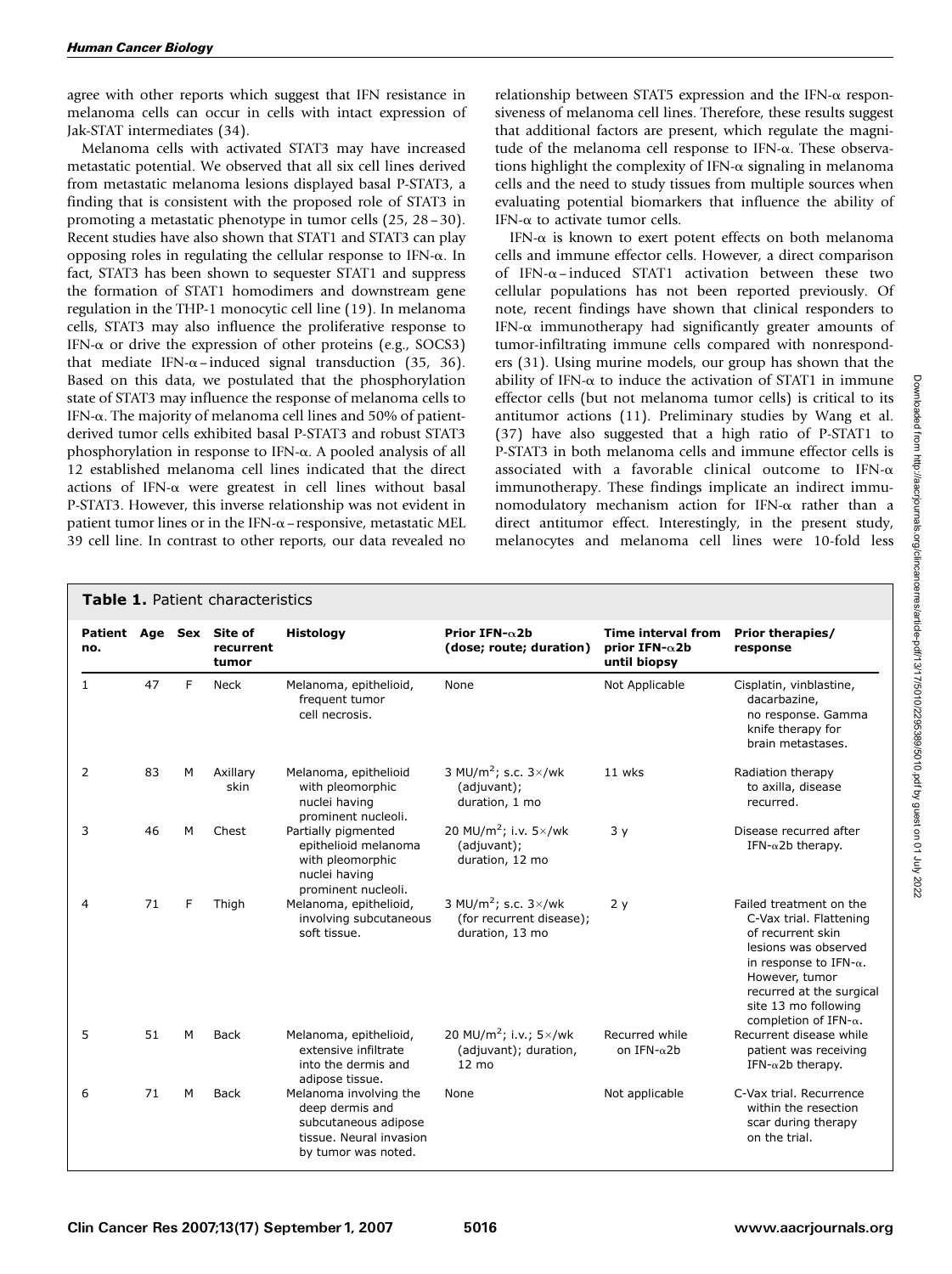

Fig. 5. IFN- $\alpha$  - induced P-STAT1 in human cells derived from recurrent cutaneous melanoma tumors and patient-matched PBMCs. A, P-STAT1 was measured in recurrent cutaneous melanoma cells derived from six individual patients by flow cytometry following a 20-min in vitro stimulation with IFN-a. B, immunohistochemical analysis of Jak-STAT intermediates in tumors from patients 1 and 2. C, following the initial flow cytometry experiments, the patient-derived tumor cells were expanded in culture for an additional 2 to 3 wks to generate sufficient cell numbers for immunoblot analysis of these markers. Expression of STAT1, STAT2, Jak1, Tyk2, and IFNAR was measured by immunoblot analysis of lysates from recurrent cutaneous tumor cells derived from patients 3 to 6. Membranes were stripped and reprobed with h-actin antibody to control for equal loading. D, P-STAT3 and P-STAT1 levels were evaluated in lysates from recurrent patient tumors following a 20-min in vitro stimulation with PBS (P) or two doses of IFN- $\alpha$  ( $\alpha^2 = 10^2$  units/mL;  $\alpha^4 = 10^4$  units/mL). Membranes were stripped and reprobed with STAT3, STAT1, or  $\beta$ -actin antibodies to control for equal loading.

sensitive to IFN- $\alpha$  in terms of the induction of P-STAT1 than were normal PBMCs. Of note, IFN- $\alpha$  stimulation also resulted in significantly greater levels of P-STAT1 in murine splenocytes when compared with B16 tumor cells derived from subcutaneous tumors maintained concurrently in the same host (Supplementary Fig. S3). These data support the notion that immune cells are inherently better equipped to respond to exogenously administered or endogenously produced IFN- $\alpha$ compared with melanoma cells.

The fact that four of six patient tumors in this study were obtained from individuals who had failed IFN- $\alpha$  immunotherapy raises the question of whether a phenotype of reduced STAT1 activation can be shaped over time in tumor cells following selective pressures exerted by the tumor microenvironment  $(38 - 42)$ . This would explain the reduced sensitivity of these melanoma cells to IFN- $\alpha$ . Recent studies suggest that endogenously produced IFN- $\alpha$  and IFN- $\gamma$  play a role in cancer immunoediting by enhancing the ability of host immune cells to recognize and destroy developing tumors  $(39, 42, 43)$ . Thus, the patient tumors that were studied may represent aggressive variants that had 'escaped' innate immune recognition and the effects of endogenously produced IFNs  $(38-41)$ . It remains to be determined whether this tumor phenotype of reduced IFN- $\alpha$ -induced signal transduction could influence the patient's response to exogenous IFN-a.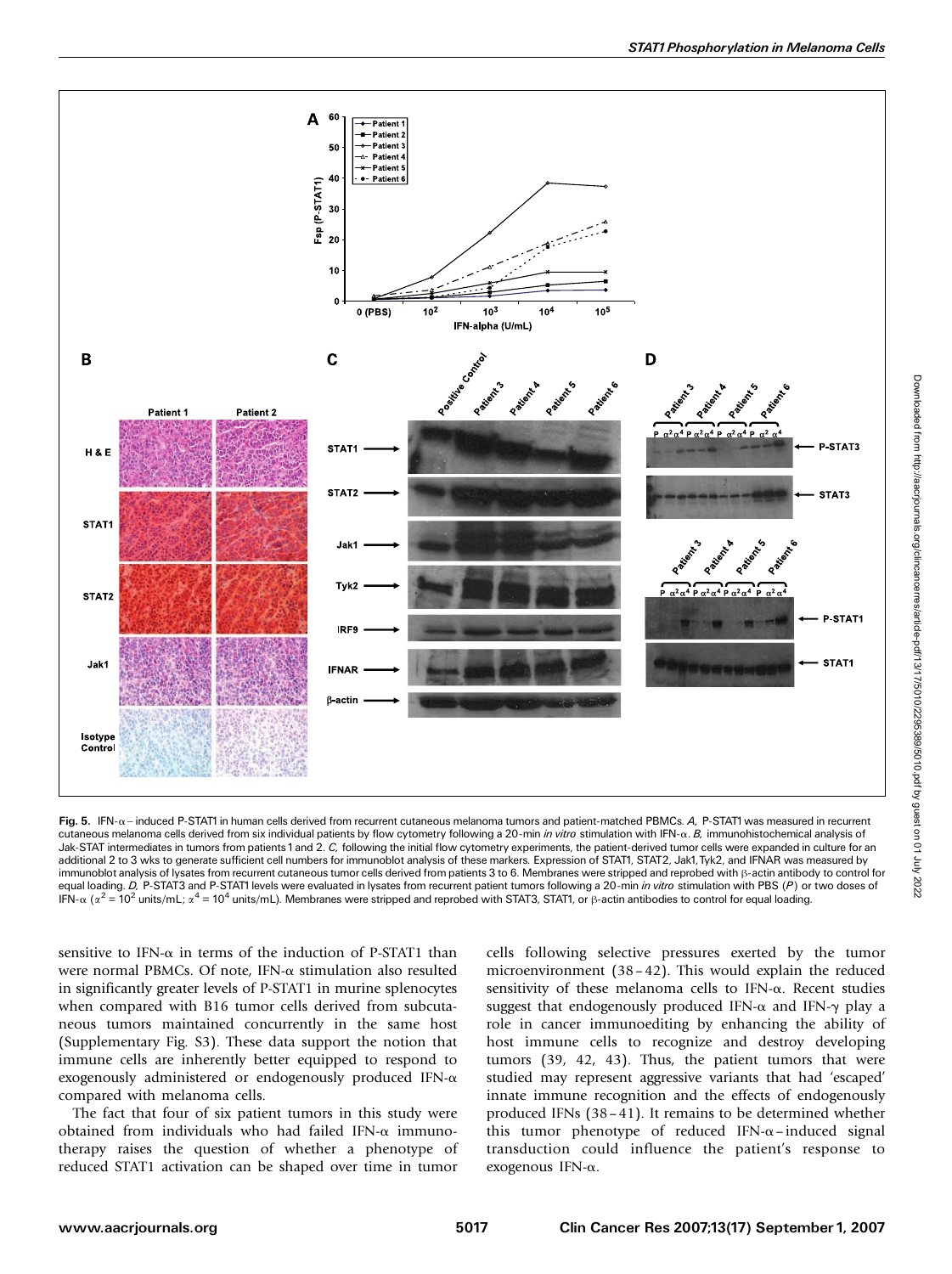

Fig. 5 Continued. E, comparison of IFN- $\alpha$ -induced P-STAT1 in matched melanoma tumor cells and PBMCs derived from patients. Following a 20-min ex vivo stimulation with IFN- $\alpha$ , P-STAT1 was measured by flow cytometry. F, comparison of IFN- $\alpha$  - induced P-STAT1 in immune effectors, established melanoma cell lines, and normal human melanocytes. PBMCs from healthy donors, established human melanoma cell lines, or normal human melanocytes (NHM) were stimulated for 15 min with IFN- $\alpha$ (10<sup>4</sup> units/mL) and P-STAT1 was measured by flow cytometry. Data are the mean specific fluorescence (Fsp) of P-STAT1.  $G$ , measurement of IFN- $\alpha$  - induced P-STAT1 by immunoblot. PBMCs isolated from healthy donors ( $n = 2$ ) or representative human melanoma cell lines were stimulated for 15 min with PBS or IFN- $\alpha$  (10<sup>4</sup> units/mL) and P-STAT1 was evaluated by immunoblot analysis. The membrane was stripped and reprobed with antibodies targeting total STAT1 and  $\beta$ -actin proteins to control for equal loading.